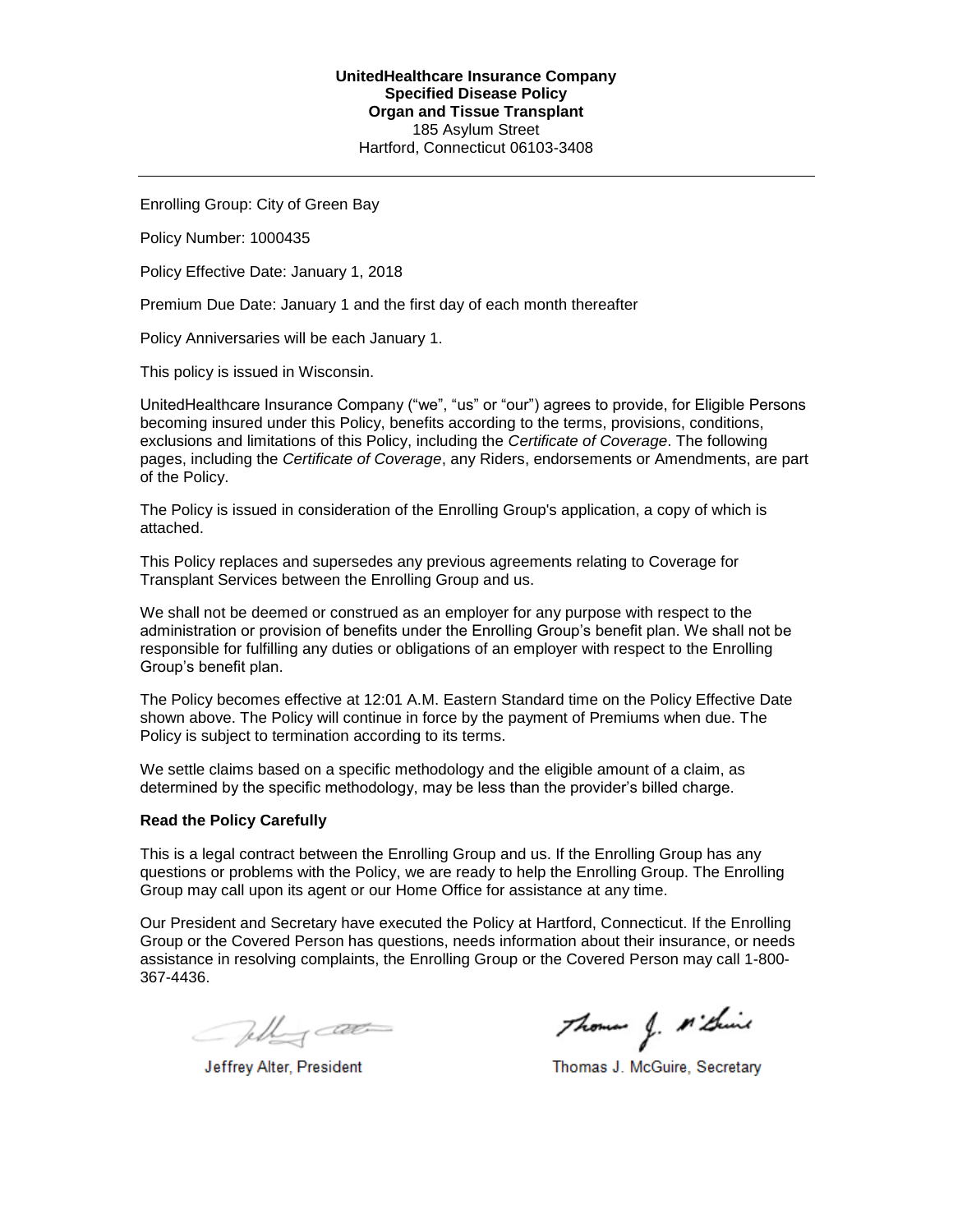## **POLICY GENERAL PROVISIONS**

## **Article 1: Definitions**

The terms used in this Policy have the same meaning given those terms *Section 13: Definitions* in the *Certificate of Coverage ("Certificate")*, unless otherwise specifically defined in this Policy.

## **Article 2: Coverage**

Subscribers and their Enrolled Dependents are entitled to Coverage for Transplant Services subject to the terms, conditions, limitations and exclusions set forth in the *Certificate* and *Schedule of Benefits* included in this Policy. The *Certificate* and *Schedule of Benefits* describes the Transplant Services, including any optional Riders and Amendments, required Coinsurance, and the terms, conditions, limitations and exclusions related to Coverage.

## **Article 3: Premium Rates and Policy Charge**

## **Premiums**

Monthly Premiums payable by or on behalf of Covered Persons are specified on Exhibit 1 to this Policy entitled "Premiums." We reserve the right to change the schedule of rates for Premiums after a 31-day prior written notice for premium increases of less than 25% and after a 60-day prior written notice for premium increases of 25% or more on the first anniversary of the effective date of this Policy specified in the application or on any monthly due date thereafter, or on any date the provisions of this Policy are amended. We also reserve the right to change the schedule of rates for Premiums, retroactive to the effective date, if a material misrepresentation relating to health status has resulted in a lower schedule of rates.

## **Computation of Policy Charge**

The Policy Charge will be calculated based on the number of Subscribers in each coverage classification that we show in our records at the time of calculation. The Policy Charge will be calculated as follows using the Premium rates in effect at that time:

A full month's Premium shall be charged for any Covered Person who is covered under this Policy for any portion of a calendar month.

# **Adjustments to the Policy Charge**

We may make retroactive adjustments for any additions or terminations of Subscribers, or changes in coverage classification that are not reflected in our records at the time we calculate the Policy Charge. We will not grant retroactive credit for any change occurring more than 60 days prior to the date we receive notification of the change from the Enrolling Group. We also will not grant retroactive credit for any calendar month in which a Subscriber has received Coverage.

The Enrolling Group must notify us in writing within 31 days of the effective date of enrollments, terminations or other changes. The Enrolling Group must notify us in writing each month, of any change in the coverage classification for any Subscriber.

If premium taxes, guarantee or uninsured fund assessments, or other governmental charges relating to or calculated in regard to Premium are either imposed or increased, those charges shall be automatically added to the Premium. In addition, any change in law or regulation that significantly affects our cost of operation shall result in an increase in Premium, in an amount we determine.

## **Payment of the Policy Charge**

The Policy Charge is payable in advance by the Enrolling Group to us on a monthly basis. The first Policy Charge is due and payable on the effective date of this Policy. Subsequent Policy Charges are due and payable no later than the first day of each period thereafter that this Policy is in effect.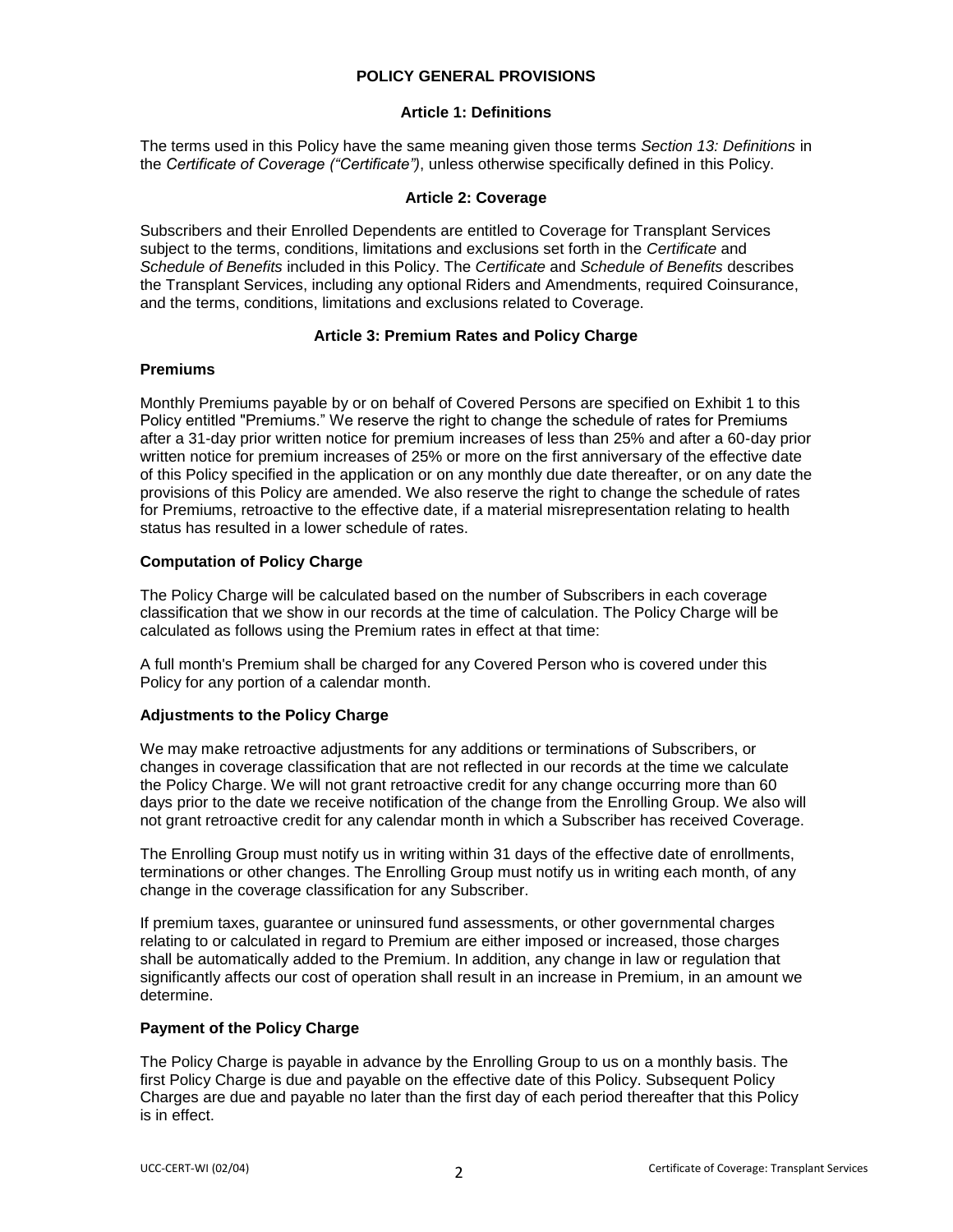A late payment charge will be assessed for any Policy Charge not received within 10 calendar days following the due date. A service charge will be assessed for any non-sufficient-fund check received in payment of the Policy Charge. All Policy Charge payments shall be accompanied by supporting documentation that states the names of the Covered Persons for whom payment is made.

The Enrolling Group shall reimburse us for attorney's fees and any other costs related to collecting delinquent Policy Charges.

### **Grace Period**

A grace period of 31 days shall be granted for the payment of any Policy Charge, during which time this Policy shall continue in force. The grace period will not extend beyond the date this Policy terminates.

The Enrolling Group is liable for payment of the Policy Charge during the grace period. If we receive written notice from the Enrolling Group to terminate the Policy during the grace period, we will adjust the Policy Charge so that it applies only to the number of days the Policy was in force during the grace period.

This Policy shall automatically terminate on the date the grace period expires if the Policy Charge remains unpaid.

## **Article 4: Policy Termination**

## **Conditions for Termination of This Entire Policy**

This Policy and all Coverage for Transplant Services under this Policy shall automatically terminate on the earliest of the dates specified below:

- A. On the last day of the grace period if the Policy Charge remains unpaid. The Enrolling Group remains liable for payment of the Policy Charge for the period of time the Policy remained in force during the grace period.
- B. On the date specified by the Enrolling Group, after at least 31 days prior written notice to us, that this Policy shall be terminated.
- C. On the date specified by us, after at least 31 days prior written notice to the Enrolling Group, that this Policy shall be terminated due to the Enrolling Group's violation of participation and/or contribution rules.
- D. On the date specified by us, after at least 31 days prior written notice to the Enrolling Group, that this Policy shall be terminated because the Enrolling Group performed an act, practice or omission that constituted fraud or made an intentional misrepresentation of a fact that was material to the execution of this Policy or to the provision of Coverage under this Policy. In this case, we have the right to rescind this Policy back to either:
	- 1. the effective date of this Policy.
	- 2. the date of the act, practice or omission, if later.
- E. On the date specified by us in written notice to the Enrolling Group that this Policy will be terminated because the Enrolling Group does not provide us with information that we need to administer the Policy or fails to perform any of its obligations that relate to the Policy.
- F. On the date specified by us, after at least 90 days prior written notice to the Enrolling Group, that this Policy shall be terminated because we, in our sole discretion, will no longer issue this particular type of group limited benefit organ transplant plan within the applicable market.
- G. On the date specified by us, after at least 180 days prior written notice to the applicable state authority and to the Enrolling Group, that this Policy shall be terminated because we will no longer issue any employer health benefit plan within the applicable market.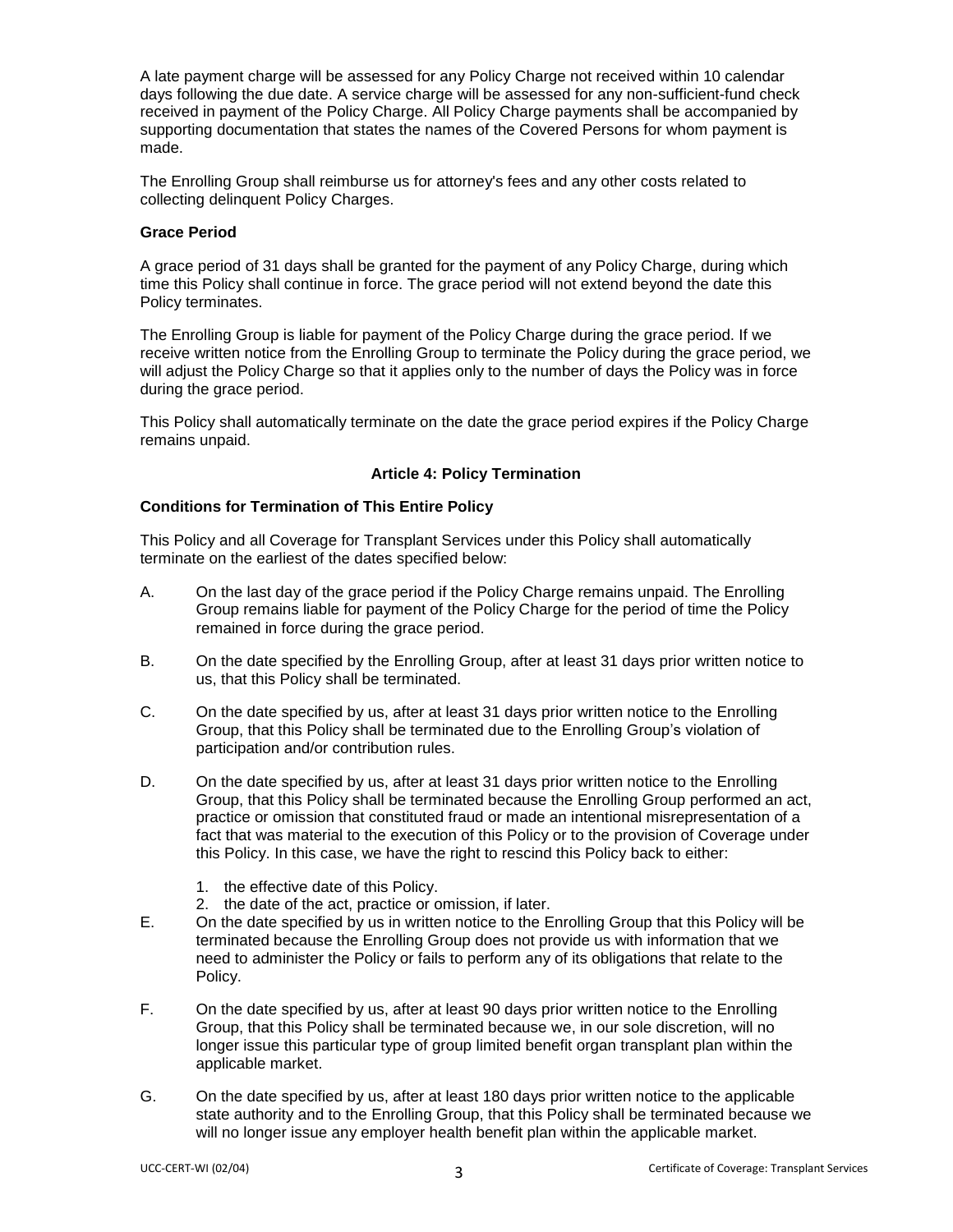H. At our election on the Premium due date following the date the number of Eligible Persons insured under this Policy is less than fifty-one (51).

## **Payment and Reimbursement Upon Termination**

Upon any termination of this Policy, the Enrolling Group shall be and shall remain liable to us for the payment of any and all Premiums which are unpaid at the time of termination, including a pro rata fee for any period this Policy was in force during the grace period preceding the termination.

### **Article 5: General Legal Provisions**

#### **Entire Policy**

The group Policy, including the *Certificate of Coverage*, the application of the Enrolling Group, Amendments and Riders shall constitute the entire Policy between parties. All statements made by the Enrolling Group or by a Subscriber shall, in the absence of fraud, be deemed representations and not warranties. No statement made by the Covered Person will be used to contest the insurance provided by the Policy; unless: 1) it is contained in a written statement signed by the Covered Person; and 2) a copy of the statement is furnished to the Covered Person or his/her beneficiary.

#### **Dispute Resolution**

The parties acknowledge that because this Policy affects interstate commerce, the Federal Arbitration Act applies. If the Enrolling Group wishes to seek further review of the decision or the complaint or dispute, it shall submit the complaint or dispute to binding arbitration pursuant to the rules of the American Arbitration Association. This is the only right the Enrolling Group has for further consideration of any dispute that arises out of or is related to this Policy. Arbitration will take place in Hartford, Connecticut.

The matter must be submitted to binding arbitration within 1 year of the date a final decision was furnished to the Enrolling Group. The arbitrators shall have no power to award any punitive or exemplary damages or to vary or ignore the provisions of this Policy, and shall be bound by controlling law.

## **Time Limit on Certain Defenses**

No statement made by the Enrolling Group, except a fraudulent statement, shall be used to void this Policy after it has been in force for a period of two years.

#### **Amendments and Alterations**

Amendments to this Policy are effective 31 calendar days after we send prior written notice to the Enrolling Group. Amendments that result in a reduction of benefits will be effective upon 60 days prior written notice. Riders are effective on the date specified by us. No change will be made to this Policy unless made by an Amendment or a Rider that is signed by one of our authorized executive officers. No agent has authority to change this Policy or to waive any of its provisions.

#### **Relationship Between Parties**

The relationships between us and Network providers, and relationships between us and Enrolling Groups, are **solely** contractual relationships between independent contractors. Network providers and Enrolling Groups are not our agents or employees, nor are we or any of our employees an agent or employee of Network providers or Enrolling Groups. The relationship between a Network provider and any Covered Person is that of provider and patient. The Network provider is solely responsible for the services provided by it to any Covered Person. The relationship between any Enrolling Group and any Covered Person is that of employer and employee, Dependent, or other coverage classification as defined in this Policy. The Enrolling Group is solely responsible for enrollment and coverage classification changes (including termination of a Covered Person's Coverage) and for the timely payment of the Policy Charge.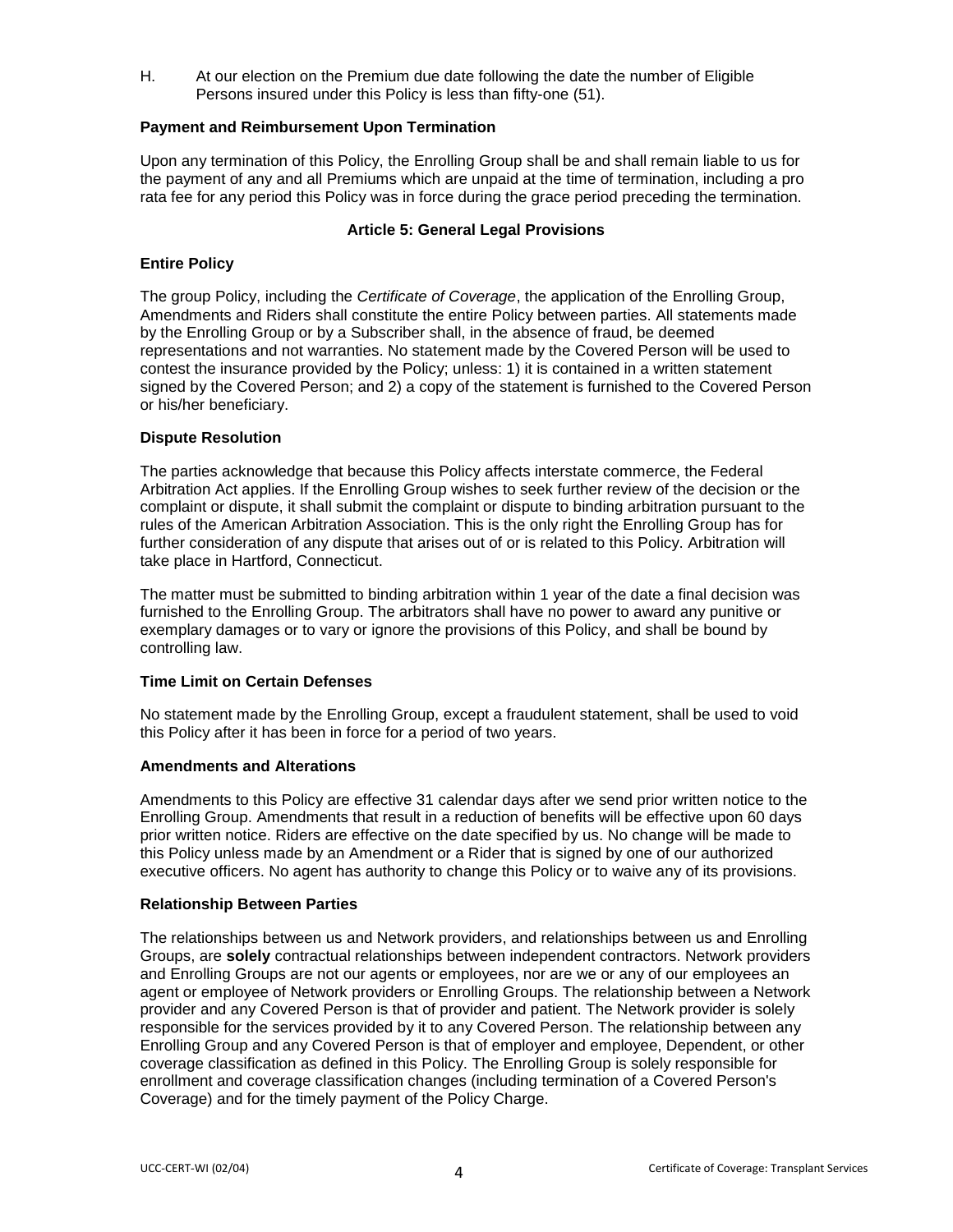## **Records**

The Enrolling Group shall furnish us with all information and proofs which we may reasonably require with regard to any matters pertaining to this Policy. We may at any reasonable time inspect all documents furnished to the Enrolling Group by an individual in connection with Coverage under this Policy, the Enrolling Group's payroll, and any other records pertinent to the Coverage under this Policy.

By accepting Coverage under this Policy, each Covered Person authorizes and directs any person or institution that has provided services to them, to furnish us or our designees any and all information and records or copies of records relating to the services provided to the Covered Person. We have the right to request this information at any reasonable time. This applies to all Covered Persons, including Enrolled Dependents whether or not they have signed the Subscriber's enrollment form.

We agree that such information and records will be considered confidential. We have the right to release any and all records concerning health care services which are necessary to implement and administer the terms of this Policy, for appropriate medical review or quality assessment, or as we are required by law or regulation.

During and after the term of this Policy, we and our related entities may use and transfer the information gathered under this Policy for research and analytic purposes.

### **Administrative Services**

The services necessary to administer this Policy and the Coverage provided under it will be provided in accordance with our standard administrative procedures or those standard administrative procedures of its designee. If the Enrolling Group requests that such administrative services be provided in a manner other than in accordance with these standard procedures, including requests for non-standard reports, the Enrolling Group shall pay for such services or reports at the then-current charges for such services or reports.

### **ERISA**

When this Policy is purchased by the Enrolling Group to provide benefits under a welfare plan governed by the Employee Retirement Income Security Act 29 U.S.C., 1001 et seq., the Company will not be named as and will not be the Plan Administrator or the named fiduciary of the welfare plan, as those terms are used in ERISA.

#### **Examination of Covered Persons**

In the event of a question or dispute concerning Coverage for Transplant Services, we may reasonably require that a Physician, acceptable to us, examine the Covered Person at our expense.

## **Clerical Error**

Clerical error shall not deprive any individual of Coverage under this Policy or create a right to Coverage. Failure to report enrollments shall not result in retroactive Coverage for Eligible Persons. Failure to report the termination of Coverage shall not continue such Coverage beyond the date it is scheduled to terminate according to the terms of this Policy. Upon discovery of a clerical error, any necessary appropriate adjustment in Premiums shall be made. However, we shall not grant any such adjustment in Premiums or Coverage to the Enrolling Group for more than 60 days of Coverage prior to the date we received notification of such clerical error.

#### **Workers' Compensation Not Affected**

Coverage provided under this Policy does not substitute for and does not affect any requirements for coverage by workers' compensation insurance.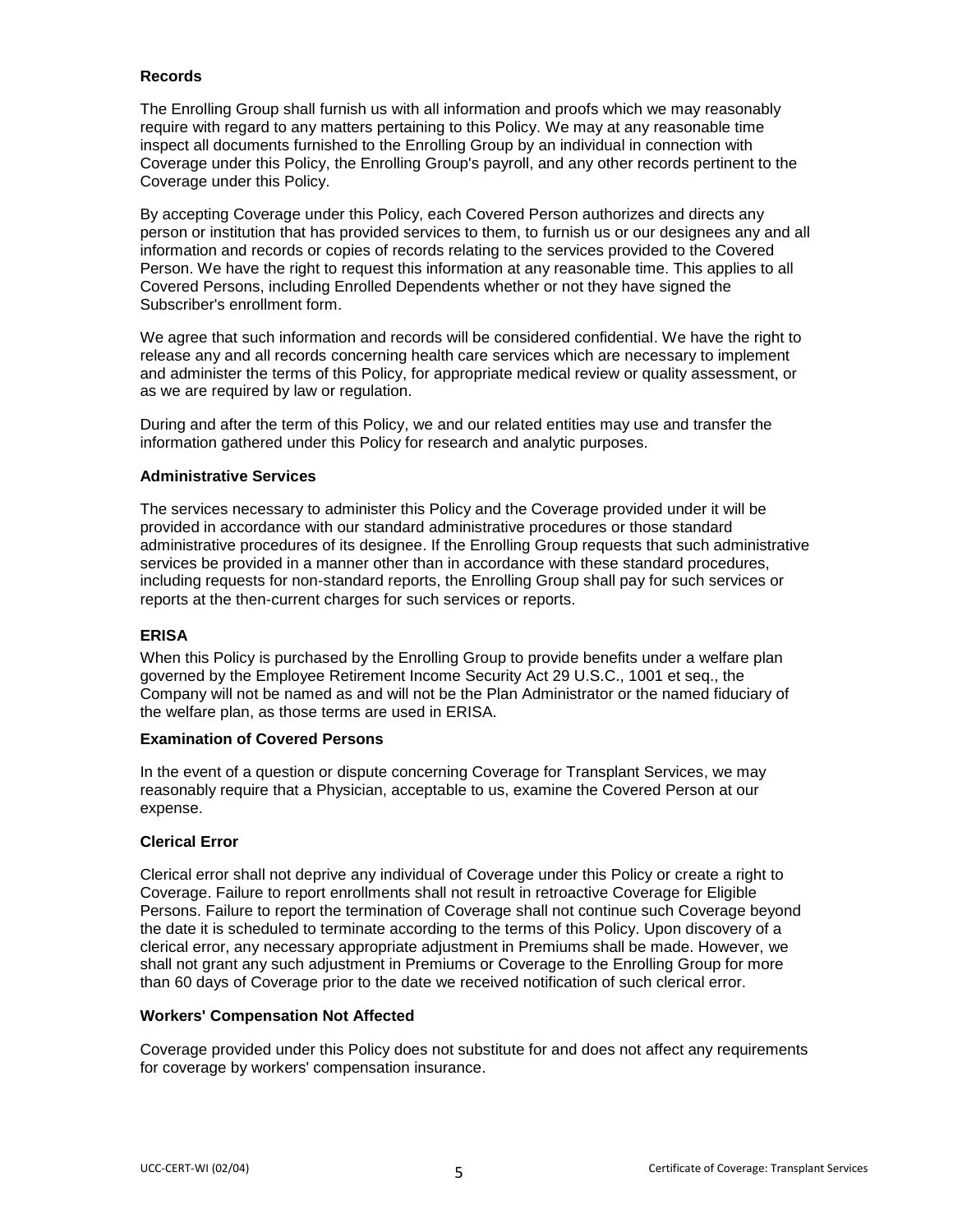## **Conformity with Statutes**

Any provision of this Policy which, on its effective date, is in conflict with the requirements of any applicable state or federal statutes or regulations (of the jurisdiction in which delivered) is hereby amended to conform to the minimum requirements of such statutes and regulations.

## **Waiver/Estoppel**

Nothing in the Policy, *Certificate(s)* or *Schedule(s) of Benefits* is considered to be waived by any party unless the party claiming the waiver receives the waiver in writing. A waiver of one provision does not constitute a waiver of any other. A failure of either party to enforce at any time any of the provisions of the Policy, *Certificate(s)* or *Schedule(s) of Benefits*, or to exercise any option which is herein provided, will in no way be construed to be a waiver of such provision of the Policy, *Certificate(s)* or *Schedule(s) of Benefits*.

### **Headings**

The headings, titles and any table of contents contained in the Policy, *Certificate(s)* or *Schedule(s) of Benefits* are for reference purposes only and will not in any way affect the meaning or interpretation of the Policy, *Certificate(s)* or *Schedule(s) of Benefits*.

### **Unenforceable Provisions**

If any provision of the Policy, *Certificate(s)* or *Schedule(s) of Benefits* is held to be illegal or unenforceable by a court of competent jurisdiction, the remaining provisions will remain in effect and the illegal or unenforceable provision will be modified so as to conform to the original intent of the Policy, *Certificate(s)* or *Schedule(s) of Benefits* to the greatest extent legally permissible.

#### **Notice**

When we provide written notice regarding administration of this Policy to an authorized representative of the Enrolling Group, that notice is deemed notice to all affected Subscribers and their Enrolled Dependents. The Enrolling Group is responsible for giving notice to Covered Persons.

## **Continuation Coverage**

We agree to provide Coverage under this Policy for those Covered Persons who are eligible to continue coverage under federal or state law, as described in *Section 10: Continuation of Coverage under Federal law (COBRA)* of the *Certificate*.

We do not provide any administrative duties with respect to the Enrolling Group's compliance with federal or state law. All duties of the plan sponsor or plan administrator, including but not limited to notification of continuation of coverage under federal law (COBRA), and state law continuation rights, and billing and collection of Premium, remain the sole responsibility of the Enrolling Group.

## **Subscriber's Individual Certificate**

We will issue *Certificates of Coverage* and any attachments to the Enrolling Group who will in turn make them available to each covered Subscriber. Such *Certificates* and any attachments may be provided by the Enrolling Group in electronic format. The *Certificate(s)* and any attachments will show all the benefits and provisions of the Policy.